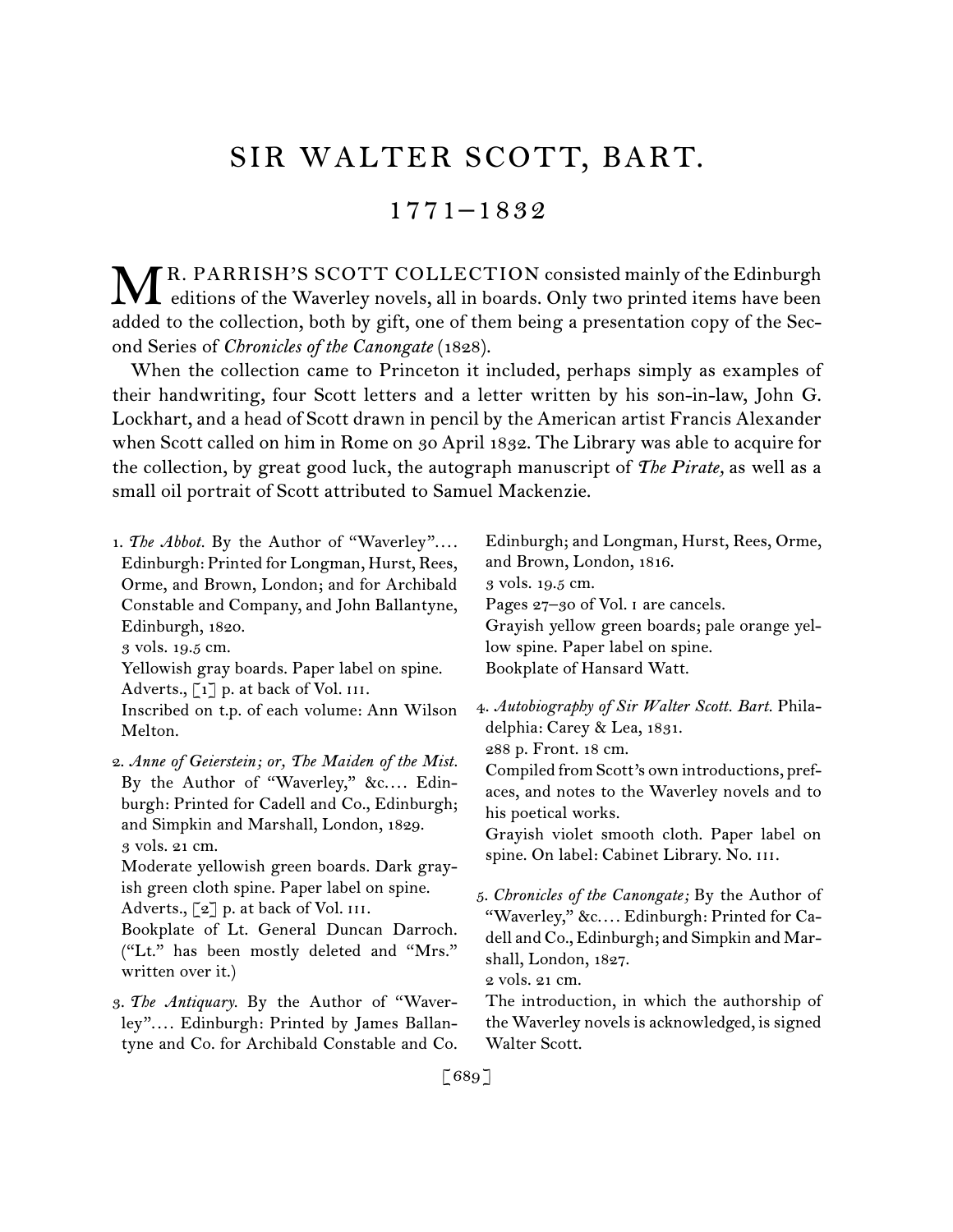Contents: *The Highland Widow. The Two Drovers. The Surgeon's Daughter.*

Pages 65–66 in Vol. II are a cancel, in Worthington's first state.

Grayish yellowish brown boards. Paper label on spine.

Adverts. of Cadell and Co., 8 p. at back of Vol. ii.

6. *Chronicles of the Canongate. Second Series.* By the Author of "Waverley," &c.... Edinburgh: Printed for Cadell and Co., Edinburgh; and Simpkin and Marshall, London, 1828.

3 vols. 21 cm.

Contents: *Saint Valentine's Day; or, The Fair Maid of Perth.*

Moderate brown boards. Paper label on spine. "Lately Published by Cadell and Co.," 6 p. at back of Vol. III.

Book label of R. J. Ll. Price, Rhiwlas Library.

## 7. Copy 2.

18 cm.

Grayish yellowish brown boards. Black leather spine and corners, tooled in gilt. Edges sprinkled, reddish brown, and glazed, clear.

No adverts.

Inscription in Scott's hand on third flyleaf of Vol. i: The Lady Davy from her near & affectionate friend and far away Cousin The Author. Bookplate of Lady Davy.

8. *Critical and Miscellaneous Essays of Sir Walter*  Scott, Bart. Collected by Himself.... Philadelphia: Carey & Hart, 1841.

3 vols. 20 cm.

On spine: Scott's Miscellanies.

Caption and running title: Miscellanies by Sir Walter Scott.

Black vertical rib cloth, blocked in blind. Binding of Vol. iii repaired.

Adverts., [2] p. at back of each vol.

9. *The Doom of Devorgoil, a Melo-Drama. Auchin*drane; or, The Ayrshire Tragedy.... [Edinburgh]: Printed for Cadell and Company, Edinburgh; and Simpkin and Marshall, London, 1830.

[3], iii p., 1 leaf, [9]–337, [1] p. 23 cm.

Grayish yellowish brown boards; spine somewhat lighter. Remnants of paper label on spine.

"Works of Sir Walter Scott, Bart.," 20th April 1830, 4 p. at back.

10. ———. . . . [Edinburgh]: Printed for Cadell and Company, Edinburgh; and Simpkin and Marshall, London, 1830.

2 prel. leaves, iii p., 1 leaf, [147]–475, [1] p. 22 cm.

Unlike the preceding edition, this edition has a flytitle following the title leaf rather than a halftitle. There are also differences in the text. This edition is apparently part of a set of works; it is marked "Vol. xi" at the foot of pages also bearing the signature.

Bound with *Religious Discourses,* London, 1828 (No. 29).

Grayish green shell marbled boards. Deep brown leather spine and corners. On spine: Sir W. Scott's Sermons & Plays. Sprinkled edges, brown.

Pasted on pastedown back endpaper is a newspaper clipping of a posthumously published letter of Walter Scott dated 31 March 1819.

11. *The Field of Waterloo; A Poem...*. Edinburgh: Printed by James Ballantyne & Co. for Archibald Constable and Co. Edinburgh; and Longman, Hurst, Rees, Orme, and Brown, and John Murray, London, 1815.

54 p. 22.5 cm.

Grayish yellowish brown plain wrappers. Endpapers.

"Works of Walter Scott, Esq.," p.  $\lceil 55 \rceil - 56$ , followed by other adverts., dated Sept. 1815 on p. [3], 4 p., and a separate leaf of adverts.,  $\lceil 1 \rceil$  p.

# 12. Copy 2.

Without the last leaf of adverts. "Illustrations for Mr. Walter Scott's Poems," advertisement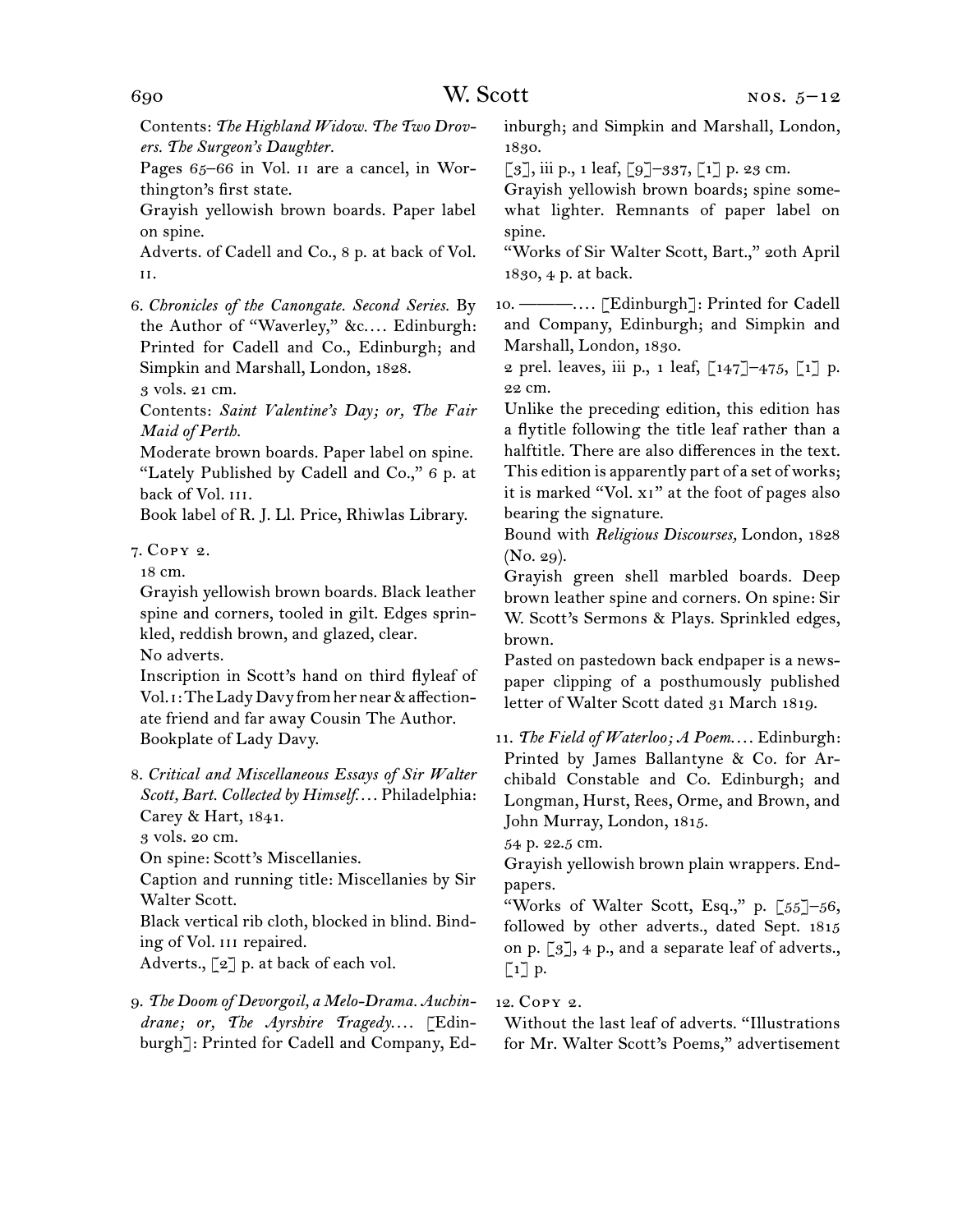#### $NOS. 12-18$

slip, printed on one side, 11 cm., tipped in between pastedown and free front endpapers. Inscribed on t.p.: B Ball.

13. *The Fortunes of Nigel.* By the Author of "Waverley, Kenilworth".... Edinburgh: Printed for Archibald Constable and Co. Edinburgh; and Hurst, Robinson, and Co., London, 1822. 3 vols. 20.5 cm.

Grayish blue boards; grayish yellowish brown spine. Paper label on spine.

"Works, Published by Archibald Constable and Co.," 6 p. at back of Vol. III.

14. *Guy Mannering; or, The Astrologer.* By the Author of "Waverley".... Edinburgh: Printed by James Ballantyne and Co. for Longman, Hurst, Rees, Orme, and Brown, London; and Archibald Constable and Co. Edinburgh, 1815. 3 vols. 19 cm.

Pages 173–176 are cancels.

Worthington*'*s fourth state.

Pale blue boards; grayish yellowish brown spine. Paper label on spine.

"Popular Novels Published by Longman  $[etc.]$ ," Jan. 1815, 4 p. at front of Vol. I.

15. *Halidon Hill; A Dramatic Sketch, from Scottish*  History.... Edinburgh: Printed for Archibald Constable and Co., Edinburgh; and Hurst, Robinson, and Co. London, 1822.

109 p., 1 leaf. 22.5 cm.

Grayish yellowish brown wrappers. Endpapers. "Works in the Press," June 1822, 8 p. tipped in on free front endpaper. "Works Published By Archibald Constable & Co.," 8 p. stitched in after free front endpaper.

16. *The History of Scotland....* London: Printed for Longman, Rees, Orme, Brown, & Green; and John Taylor, 1830.

2 vols. 18 cm.

Engraved illustrated t.p. The vignettes are by E. Finden after drawings by H. Corbould.

Added series t.p.: The Cabinet Cyclopaedia. Conducted by the Rev. Dionysius Lardner*. . . .* History.

Series halftitles.

Bound in following end of text in each vol. are two series title pages as follows:

(1) *The Cabinet History of England, Scotland, and Ireland.* By the Right Hon. Sir James Mackintosh, M.P., Sir Walter Scott, Bart. and Thomas Moore, Esq. Scotland. Vol. i. [ii.] London: Printed for Longman, Rees, Orme, Brown, and Green; and John Taylor, 1830.

(2) *The Cabinet of History.* Conducted by the Rev. Dionysius Lardner.... The History of Scotland. By Sir Walter Scott, Bart. Vol. I. [II.] London: Printed for Longman, Rees, Orme, Brown, and Green; and John Taylor, 1830.

Very dark red smooth cloth. Paper label on spine.

"Valuable Standard Works, Printed for Longman  $[\text{etc.}],$ " 12 p. at back of Vol. II.

17. *Ivanhoe; A Romance.* By "the Author of Waverley," &c.... Edinburgh: Printed for Archibald Constable and Co. Edinburgh; and Hurst, Robinson, and Co., London, 1820. 3 vols. 21 cm.

Worthington's first state.

Grayish yellowish brown boards. Paper label on spine. Vol. iii lacks free back endpaper. "Works Published By Archibald Constable, and Co.," 3 p. at back of Vol. III.

18. *Kenilworth; A Romance.* By the Author of "Waverley".... Edinburgh: Printed for Ar-

chibald Constable and Co.; and John Ballantyne, Edinburgh; and Hurst, Robinson, and Co., London, 1821.

3 vols. 20 cm.

Vols. i and ii without imprints on verso of title pages (first state); Vol. II otherwise and Vol. III in Worthington's second state.

Grayish blue boards; grayish yellowish brown spine. Paper label on spine.

"Works, Published by Archibald Constable and Co.,"  $3, [1]$  p. at back of Vol. III.

Inscribed on free front endpaper of Vol. i: Miss B Bellew.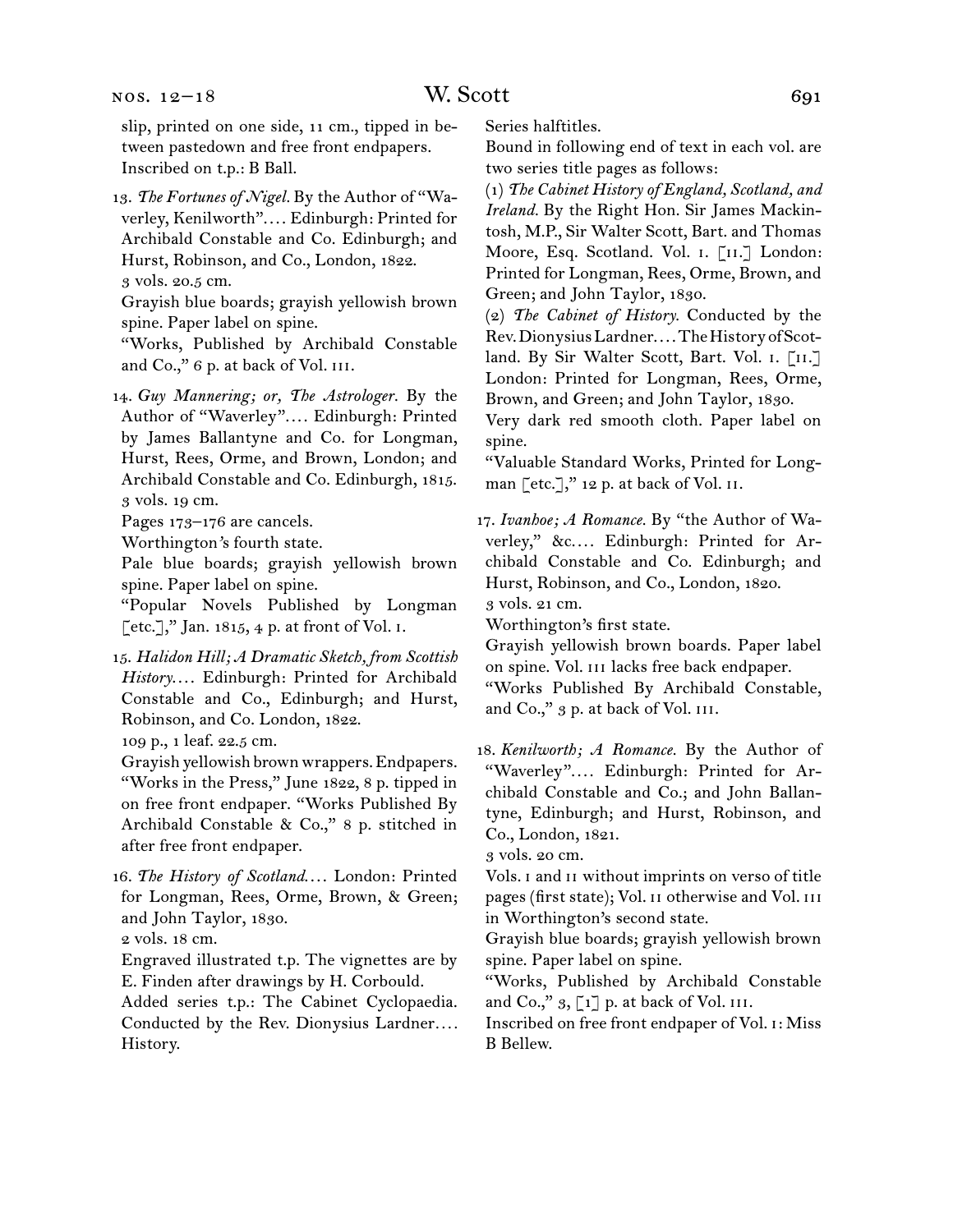19. *Lines to Lady Cochrane* (Now Countess of Dundonald)....

In *The Keepsake 1853.* London: David Bogue; New York: Bangs, Brothers, and Co.; Paris: H. Mandeville.

Pages [96]–97. 24.5 cm.

Deep red diagonal straight-grain morocco cloth, front cover and spine elaborately blocked in gold, back cover in blind (design by John Leighton). A.e.g.

Inscription on recto of free front endpaper dated January 1st, 1853.

In THACKERAY collection [WMT 191].

20. *Miscellaneous Poems....* Edinburgh: Printed for Archibald Constable and Co. Edinburgh; and Hurst, Robinson, and Co. Cheapside, London, 1820.

viii, 36, [47]–61 p., 1 leaf, [85]–122 p., 1 leaf,  $\lceil 147 \rceil$ –510 p., 1 leaf. 23.5 cm.

Slip bound in following p. viii: The Bookbinder is requested to observe, that the Pages from 36 to 122, and Signatures from D to M in this Volume are not regular, although the Book is otherwise complete.

Grayish yellowish brown boards. Paper label on spine.

Grayish blue boards; grayish yellowish brown spine. Paper label on spine.

22. *The Monastery. A Romance.* By the Author of "Waverley".... Edinburgh: Printed for Longman, Hurst, Rees, Orme, and Brown, London; and for Archibald Constable and Co., and John Ballantyne, Bookseller to the King, Edinburgh, 1820.

3 vols. 20 cm.

Moderate yellowish brown boards. Paper label on spine. Free front endpaper of Vol. iii partly torn off.

23. *Peveril of the Peak.* By the Author of "Waverley, Kenilworth".... Edinburgh: Printed for Archibald Constable and Co. Edinburgh; and Hurst, Robinson, and Co. London, 1822.

4 vols. 20.5 cm.

Grayish yellowish brown boards. Paper label on spine.

Erratum slip tipped in on free back endpaper of Vol. iii.

24. Copy 2.

Grayish blue boards; light grayish yellowish brown spine. Paper label on spine.

The erratum slip is tipped in on flytitle, following title leaf, of Vol. III. The correction has been made in ink on p. 227.

25. *The Pirate.* By the Author of "Waverley, Kenilworth". . . . Edinburgh: Printed for Archibald Constable and Co.; and Hurst, Robinson, and Co., London, 1822.

3 vols. 21 cm.

Pages 17–18 of Vol. II in Worthington's second state.

Grayish yellowish brown boards. Paper label on spine.

Bookplate of Baroness Burdett-Coutts.

For descriptions of the autograph manuscript of *The Pirate* in the Parrish Collection, see James Holly Hanford, "The Manuscript of Scott's "The Pirate," The Princeton University Library *Chronicle,* Vol. 18, No. 4 (Summer, 1957), p. 215–222; and Mark A. Weinstein, "The Manuscript of *The Pirate," Princeton University Library Chronicle,* Vol. 58, No. 2 (Winter, 1997), p. 199–230.

26. *The Poetical Works of Sir Walter Scott, Bart. . . .* Edinburgh: Printed for Arch. Constable and Co. Edinburgh; Longman, Hurst, Rees, Orme, and Brown; John Murray; and Hurst, Robinson, and Co., London, 1822.

8 vols. Fronts. in Vols. i, iii, vii, plates in Vols.  $i$  (1),  $ii$  (1),  $iv$  (1),  $v$  (3),  $vi$  (1),  $v$  $ii$ , (1). 19 cm. The frontispiece in Vol. I is an engraving by W. T. Fry of a Raeburn portrait of Scott; the

<sup>21.</sup> *The Miscellaneous Prose Works of Sir Walter Scott, Bart. . . .* Edinburgh: Printed for Cadell and Co., Edinburgh; and Longman, Rees, Orme, Brown, and Green, London, 1827. 6 vols. 24 cm.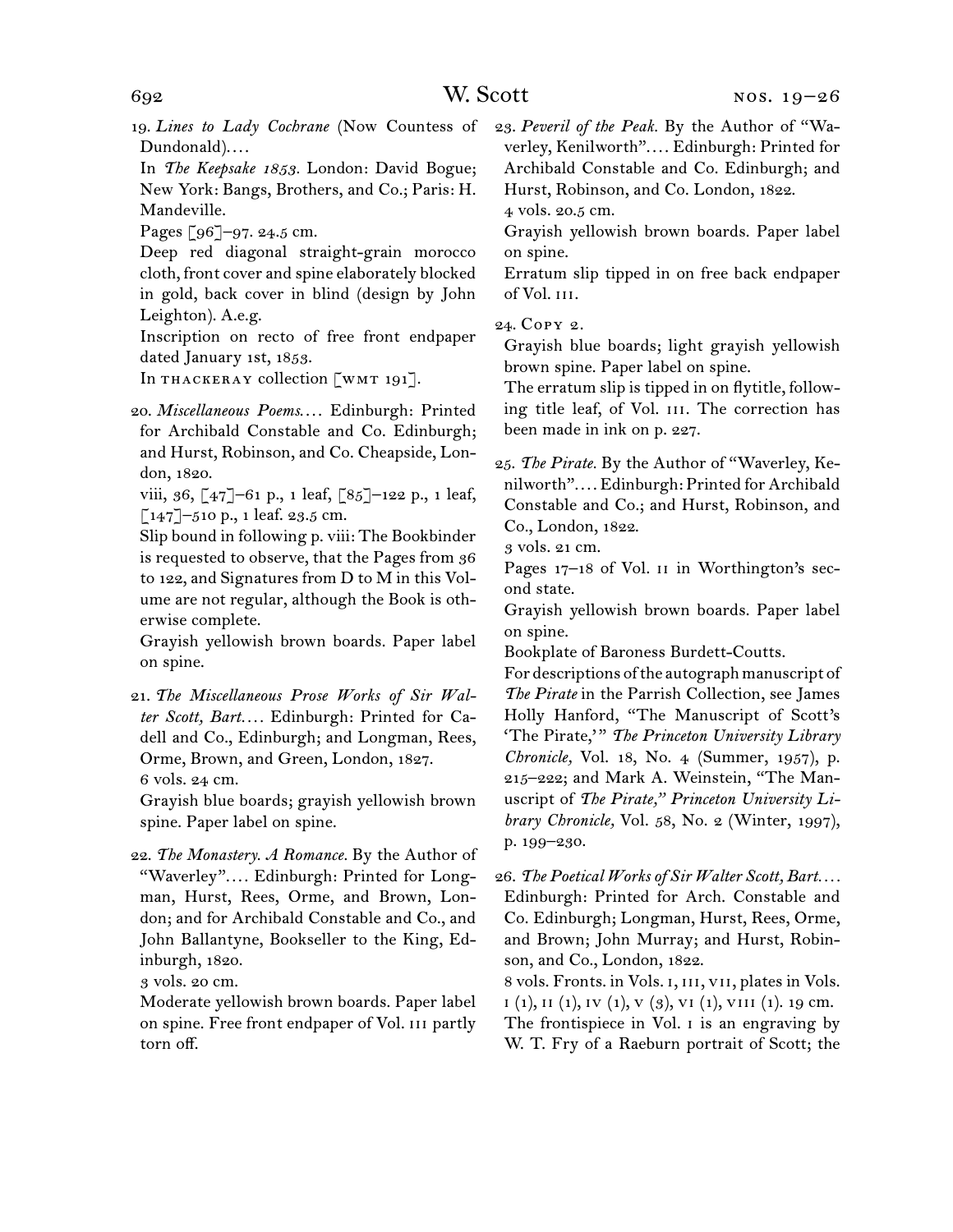Brilliant orange yellow glazed boards. Paper label on spine.

"Works Published by Archibald Constable & Co.," 6 p. at back of Vol. VIII.

Inscribed on free front endpaper of Vol. i: Louisa Frances Poulhet. Edinburgh. Octr. 2d 1827.

27. *Quentin Durward.* By the Author of "Waverley, Peveril of the Peak".... Edinburgh: Printed for Archibald Constable and Co. Edinburgh; and Hurst, Robinson, and Co. London, 1823.

3 vols. 20.5 cm.

Grayish yellowish brown boards. Paper label on spine.

28. *Redgauntlet. A Tale of the Eighteenth Century.* By the Author of "Waverley".... Edinburgh: Printed for Archibald Constable and Co. Edinburgh; and Hurst, Robinson, and Co. London, 1824.

3 vols. 20.5 cm.

Pages 97–104, 231–232, and 239 of Vol. i are cancels, the latter two in Worthington's earlier state; p. 71-72 of Vol. III are a cancel.

Grayish yellowish brown boards. Paper label on spine.

"Works Published,"  $\lceil 4 \rceil$  p. at back of Vol. III.

29. *Religious Discourses.* By a Layman. London: Henry Colburn, 1828.

viii, [2], [11]–79, [1] p. Front. (inserted). 22 cm.

Preface signed: "W.S."

Bound with *The Doom of Devorgoil.... Auchindrane,* Edinburgh and London, 1830 (No. 10).

Grayish green shell marbled boards. Deep brown leather spine and corners. On spine: Sir W. Scott's Sermons & Plays. Sprinkled edges, brown.

Pasted on pastedown back endpaper is a newspaper clipping of a posthumously published letter of Walter Scott dated 31 March 1819.

30. Rob Roy. By the Author of "Waverley".... Edinburgh: Printed by James Ballantyne and Co. for Archibald Constable and Co. Edinburgh; and Longman, Hurst, Rees, Orme, and Brown, London, 1818.

3 vols. 19.5 cm.

Worthington's first state.

Grayish yellowish brown boards. Paper label on spine.

"Novels, Romances, and Tales, Published by C. Chapple," [4] p. tipped in at front of Vol. i. "Books of Instruction and Amusement … Published by C. Chapple," [8] p. at front of Vol. ii.

Inscribed on free front endpaper of Vol. i: John Morshead.

31. *St Ronan's Well.* By the Author of "Waverley, Quentin Durward".... Edinburgh: Printed for Archibald Constable and Co. Edinburgh; and Hurst, Robinson, and Co. London, 1824. 3 vols. 21 cm.

Yellowish gray boards. Paper label on spine.

Archibald Constable and Co. adverts., [4] p. at back of Vol. iii.

Free front endpaper of Vol. ii torn out. Inscribed on inside front cover of each volume:

McNaghten Crofton House Jany 1824.

32. *Tales of a Grandfather; Being Stories Taken from Scottish History.* Humbly Inscribed to Hugh Littlejohn, Esq. . . . [Edinburgh]: Printed for Cadell and Co. Edinburgh; Simpkin and Marshall, London; and John Cumming, Dublin, 1828.

3 vols. Fronts. 15 cm.

Added illustrated t.p., engraved.

Published anonymously.

The frontispieces and t.p. vignettes are engravings after W. Allan, H. Corbould, and W. H. Lizars.

Grayish yellowish brown shell marbled boards. Deep red leather spine. Smooth body marbled edges, blue.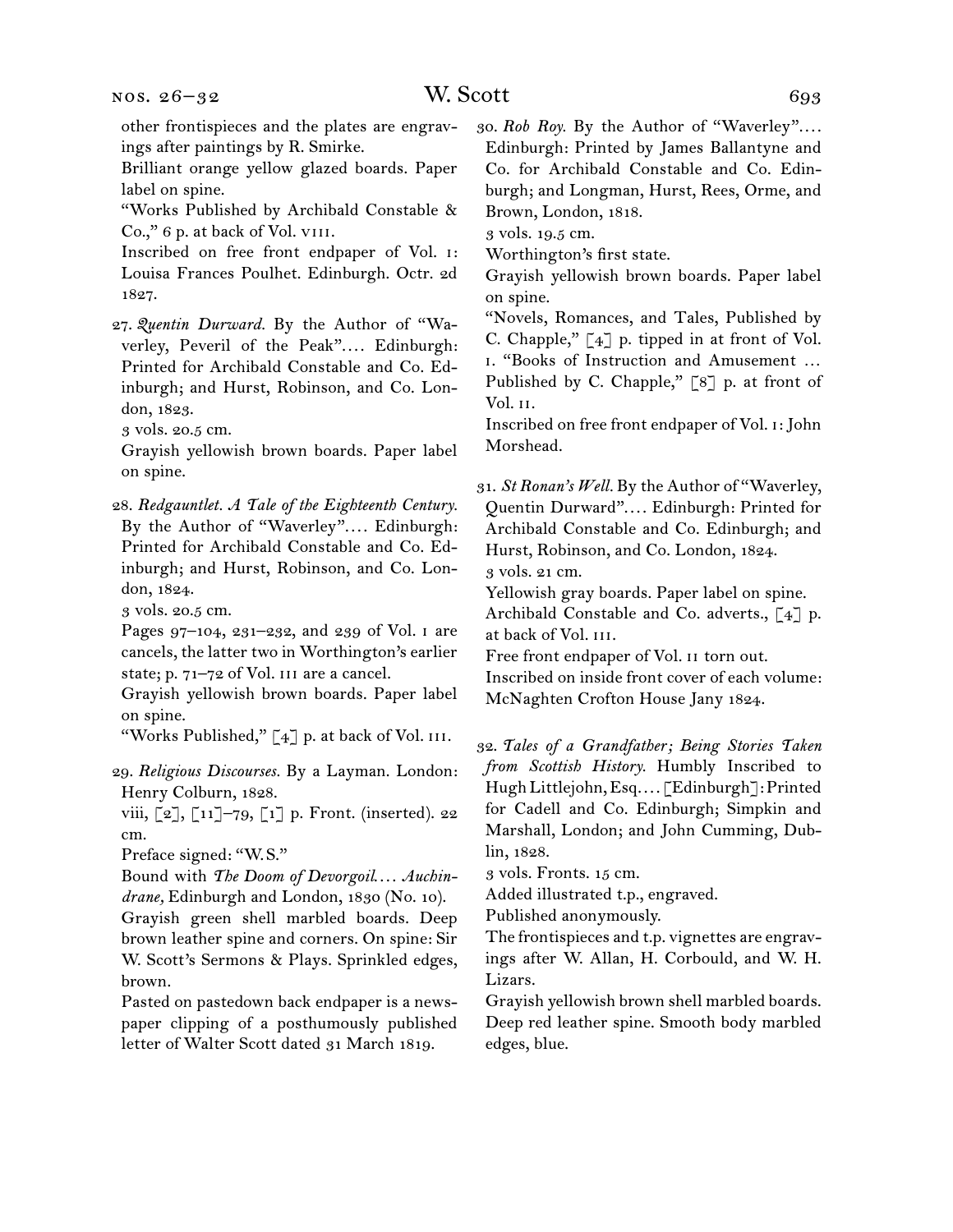33. ———. Humbly Inscribed to Hugh Littlejohn, Esq.... Second Series. [Edinburgh]: Printed for Cadell and Co. Edinburgh; Simpkin and Marshall, London; and John Cumming, Dublin, 1829.

3 vols. Fronts. 14.5 cm.

Added illustrated t.p., engraved.

Dedication signed: Walter Scott.

In Vol.  $\mu$  p. iii–iv are bound in preceding p. [i]– ii.

The frontispieces are portraits engraved by W. H. Lizars; the t.p. vignettes are drawn and engraved by W. H. Lizars.

Light grayish yellowish brown boards. Very dark red leather spine. Sprinkled edges, brown.

Cadell & Co. adverts.,  $\lceil 2 \rceil$  p. at front of Vol. I. "Lately Published," 8 p. at back of Vol. III.

34. ———. Humbly Inscribed to Hugh Littlejohn, Esq.... Third Series. [Edinburgh]: Printed for Cadell and Co. Edinburgh; Simpkin and Marshall, London; and John Cumming, Dublin, 1830.

3 vols. Fronts. 15 cm.

Added illustrated t.p., engraved.

Published anonymously.

The frontispieces are portraits engraved by W. H. Lizars; the t.p. vignettes are engraved by W. H. Lizars: in Vols. i and ii they are drawn by Stewart Watson; in Vol. III the name of the artist is not given.

Light grayish yellowish brown boards. Dark purplish blue leather spine. Sprinkled edges, brown.

Adverts., [2] p. dated Dec. 1829 at front of Vol. i; 2 p. at front of Vol. ii; 6 p. at back of Vol. iii.

35. *Tales of a Grandfather; Being Stories Taken from the History of France.* Inscribed to Master John Hugh Lockhart.... [Edinburgh]: Printed for Robert Cadell, Edinburgh; Whittaker and Co., London; and John Cumming, Dublin, 1831.

3 vols. Fronts. 14.5 cm.

Added illustrated t.p., engraved.

Dedication signed: Walter Scott.

The frontispieces and t.p. vignettes are drawn and engraved by W. H. Lizars.

Light grayish yellowish brown boards. Very dark yellowish green leather spine. Sprinkled edges, reddish brown.

Advertisement slip, printed on one side, 8 cm., and adverts. dated Dec. 1830, 16 p., at front of Vol. i.

The penciled signature of Harriet J. (?) Wilkinson appears on the free front endpaper of each volume in the four *Tales of a Grandfather.*

36. *Tales of My Landlord, Collected and Arranged by Jedediah Cleishbotham, Schoolmaster and*  Parish-Clerk of Gandercleugh.... Edinburgh: Printed for William Blackwood; and John Murray, London, 1816.

4 vols. 19.5 cm.

Published anonymously.

Contents: *The Black Dwarf. Old Mortality.*

Pages 41–42 and 57–58 of Vol. ii are cancels.

Worthington's third state.

Grayish yellowish brown boards. Paper label on spine.

Signature of E Whitbread on t.p. and front cover of each volume.

37. *Tales of My Landlord, Second Series, Collected and Arranged by Jedediah Cleishbotham, Schoolmaster and Parish-Clerk of Gandercleugh*. . . . Edinburgh: Printed for Archibald Constable and Company, 1818.

4 vols. 19.5 cm.

Published anonymously.

Contents: *The Heart of Mid-Lothian.*

Worthington's second state.

Grayish blue boards; grayish yellow green spine. Paper label on spine.

"Works Published," June 1818, 12 p. at back of Vol. iv.

Book label of Alexander S. Finlay pasted over lower part of an armorial bookplate ("I'll be wary").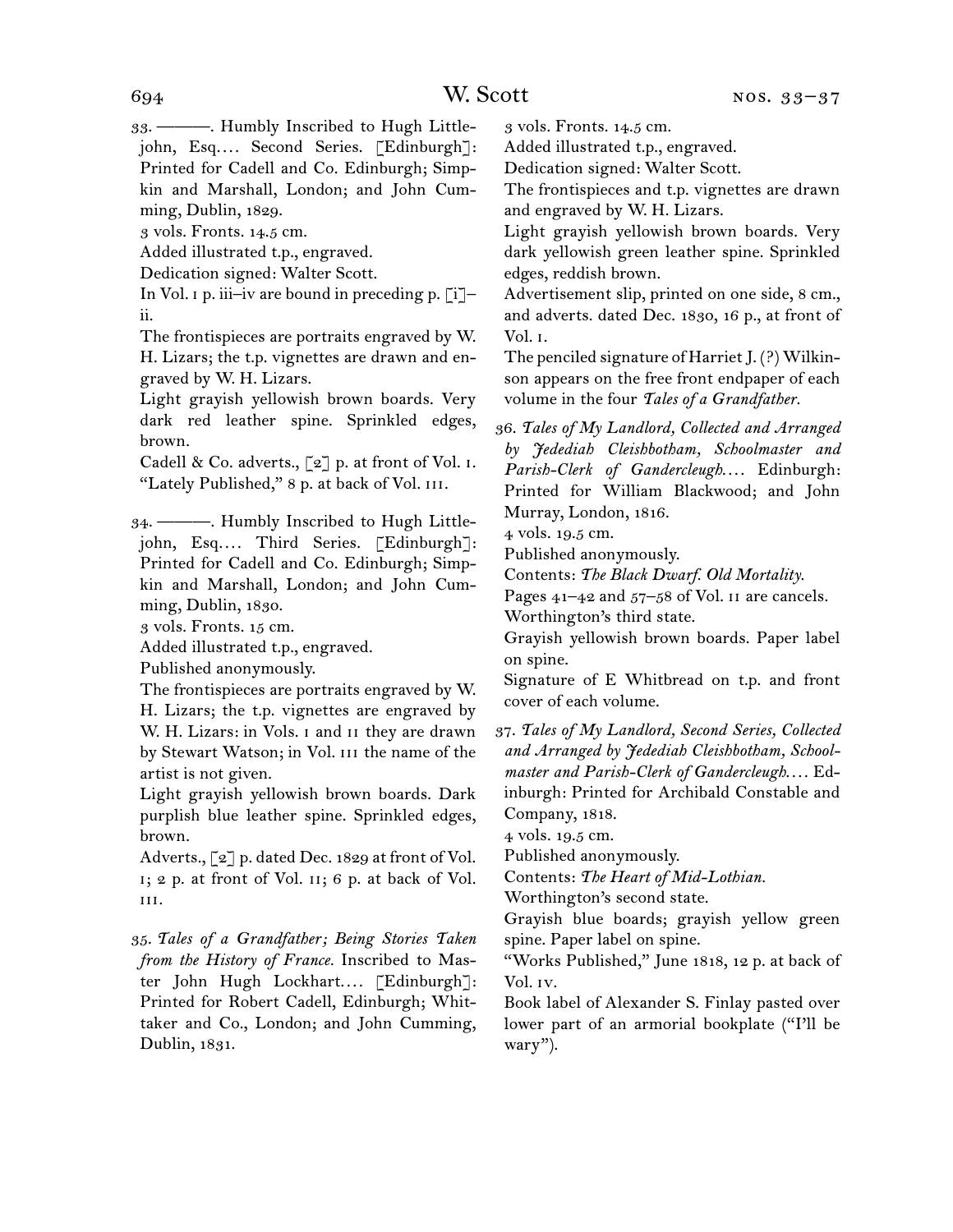nos. 38–42

38. *Tales of My Landlord, Third Series, Collected and Arranged by Jedediah Cleishbotham, Schoolmaster and Parish-Clerk of Gandercleugh....* Edinburgh: Printed for Archibald Constable and Co. Edinburgh; Longman, Hurst, Rees, Orme, and Brown; and Hurst, Robinson, and Co., London, 1819.

4 vols. 19.5 cm.

Published anonymously.

Contents: *The Bride of Lammermoor. A Legend of Montrose.*

Grayish blue boards; light grayish yellowish brown spine. Paper label on spine.

"Popular Novels, Published by Longman,  $[etc.]]$ ," Feb. 1819, 4 p. bound in before free front endpaper of Vol. i. "Works Published by Archibald Constable and Co.," June 1819, 4 p. at back of Vol. iv.

Inscribed on pastedown front endpaper of each vol.: F Price 1819.

Book label of Rhiwlas Library.

39. *Tales of My Landlord, Fourth and Last Series, Collected and Arranged by Jedediah Cleishbotham, Schoolmaster and Parish-Clerk of Gan*dercleugh.... [Edinburgh]: Printed for Robert Cadell, Edinburgh; and Whittaker and Co., London, 1832.

4 vols. 21.5 cm.

Published anonymously.

Contents: *Count Robert of Paris. Castle Dangerous.*

Pages 91–92 and 97–98 in Vol. i and p. 143– 144 in Vol. ii are cancels.

Grayish yellowish brown boards. Paper label on spine.

"Books Published by Whittaker, Treacher, and Co.," Dec. 1831, 4 p. tipped in on free front endpaper of Vol. i.

Book labels of George Harding and R. J. Ll. Price, Rhiwlas Library.

40. *Tales of the Crusaders.* By the Author of "Waverley, Quentin Durward".... Edinburgh: Printed for Archibald Constable and Co. Edinburgh; and Hurst, Robinson, and Co. London, 1825.

4 vols. 20.5 cm.

Contents: *The Betrothed. The Talisman.*

Pages 125–126 in Vol. III are a cancel.

Grayish yellowish brown boards. Paper label on spine.

"Works Just Published," 4 p. at back of Vol. iv.

41. *Waverley; or, 'Tis Sixty Years Since*. . . . Edinburgh: Printed by James Ballantyne and Co. for Archibald Constable and Co. Edinburgh; and Longman, Hurst, Rees, Orme, and Brown, London, 1814.

3 vols. 19.5 cm.

Published anonymously.

Pages 7-8 of Vol. I and p. 3-4 of Vol. II are cancels.

Pale blue boards; grayish yellowish brown spine. Paper label on spine.

Inscription in pencil on t.p. of each vol.: J Duncan.

From the Camperdown Library in Scotland.

42. Waverley Novels.... [Edinburgh]: Printed for Robert Cadell, Edinburgh, and Whittaker & Co. London, 1829–34.

48 vols. Fronts., folding plan (Vol. xxiii). 17 cm.

Illustrated engraved t.p. (lacking in Vol. xxv). Imprint of Vols. III, IV, and XII: [Edinburgh]: Printed for Cadell & Company, Edinburgh, and Simpkin and Marshall, London.

The frontispieces and t.p. vignettes represent the work of an extraordinarily large number of artists and engravers. Among the former are Edwin H. Landseer, Charles R. Leslie, Clarkson Stanfield, David Wilkie, John Martin, James Inskipp, Richard P. Bonington, William Mulready, William Collins, and Frank Stone. Red, blue, and yellow nonpareil marbled boards. Dark green leather spine and corners.

Glazed edges, sprinkled.

Inscribed on flyleaf of Vol. i: Given me at Fermoy Xmas 1845. R[ose] T[rollope].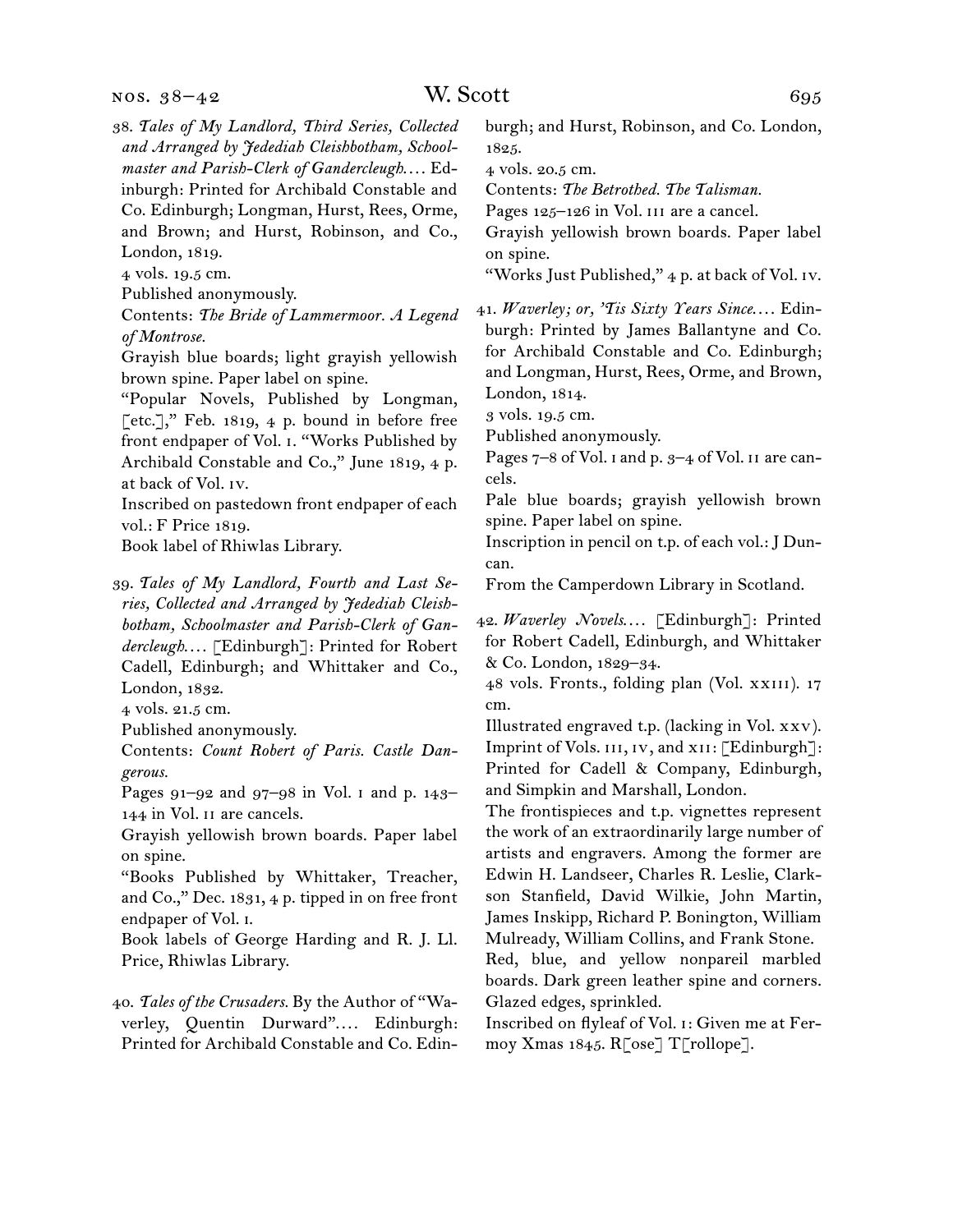Vol. 11, p. 76: marginal annotation in pencil. Vol. iv, p. 4: marginal annotation by Anthony Trollope in pencil. Vol. xiv (*Bride of Lammermoor*), back flyleaf (recto and verso), a long critical comment in Anthony Trollope's hand, in ink, dated Jany 1st 1871: "I cannot call this a good novel...." Vol. xxv, p. 353, line 22: "Mordaunt" changed in pencil to "Mertoun" and "Merton" written in pencil in margin. Vol. xlviii, p. 461 and 491: marginal annotation in pencil; p. 492: annotation in pencil. Vols. i, iv, xii, and xiv: a few marginal markings in pencil.

A number of leaves in various volumes which had been badly cut (by the binder?) have been repaired in a fairly professional manner.

Bookplate of Anthony Trollope.

In ANTHONY TROLLOPE collection [AT 491].

43. *The Wisdom of Sir Walter: Criticism and Opinions Collected from the Waverley Novels and Lockhart's Life of Sir Walter Scott.* Compiled by Owen Redfern. With an introduction by The Rev. John Watson, D. D. (Ian Maclaren). London: Adam and Charles Black, 1907.

xii, 309 p. 21.5 cm.

Dark grayish green smooth cloth, front cover blocked in gold and blind, spine blocked in gold. T.e.g.

Adverts., [2] p. at back.

Bookplate of Hanson Hart Webster.

44. *Woodstock; or, The Cavalier. A Tale of the Year Sixteen Hundred and Fifty-One.* By the Author of "Waverley, Tales of the Crusaders".... Edinburgh: Printed for Archibald Constable and Co. Edinburgh; and Longman, Rees, Orme, Brown, and Green, London, 1826.

3 vols. 20 cm.

The t.p. of Vol. I and p. 167-168 of Vol. III are cancels.

Grayish yellow green boards. Paper label on spine.

Bookplate of Stephen George Holland.

#### contributions

45. *The Autographic Mirror: Autographic Letters and Sketches of Illustrious and Distinguished Men of Past and Present Times; Sovereigns, Statesmen, Warriors, Divines; Historians, Lawyers; Literary, Scientific, Artistic, and Theatrical Celebrities.*  London and New York: Cassell, Petter, and Galpin [1864–66].

4 vols. Illus. Vols. i–ii, 41.5 cm.; Vols. iii–iv, 32 cm.

Feb. 20, 1864–June 1866.

Vols. i and ii in English and French.

The periodical consists of two sections: autographs (and some drawings) in facsimile and brief biographical or anecdotal sketches about the contributors.

Undated letter from Scott to Charles Till, Vol. i, 1st section, p. 36; leaf of the autograph manuscript of *Kenilworth,* Vol. ii, 1st section, p. 159; letter from Scott to Crofton Croker, 27 April 1825, Vol. ii, 1st section, p. 204–205; letter from Scott to an unidentified correspondent, 26 March 1802, Vol. III, 1st section, p. 33; leaf of the autograph manuscript of *Peveril of the Peak,* Vol. iv, 1st section, p. 42.

"Biographical Notices" concerning Scott: Vol. i, 1st section, p. 36. Vol. ii, 2nd section, p. 66, 87–88. Vol. iii, 2nd section, p. 17. Vol. iv, 2nd section, p. 17.

Dark green sand cloth, blocked in blind.

Bookplate of Alfred Charles Twentyman in Vols. iii and iv.

### 46. Copy 2.

Vol. i only, with a different title page: *The Autographic Mirror. L'Autographe Cosmopolite. Inedited Autographs of Illustrious and Distinguished Men of Past and Present Times: Sovereigns, Statesmen, Warriors, Divines, Historians, Lawyers, Literary, Scientific, Artistic, and Theatrical Celebrities.* [subtitle also in French].... Lithographed by Vincent Brooks, Chandos St Charing Cross. Office: 13, Burleigh St. Strand, London.